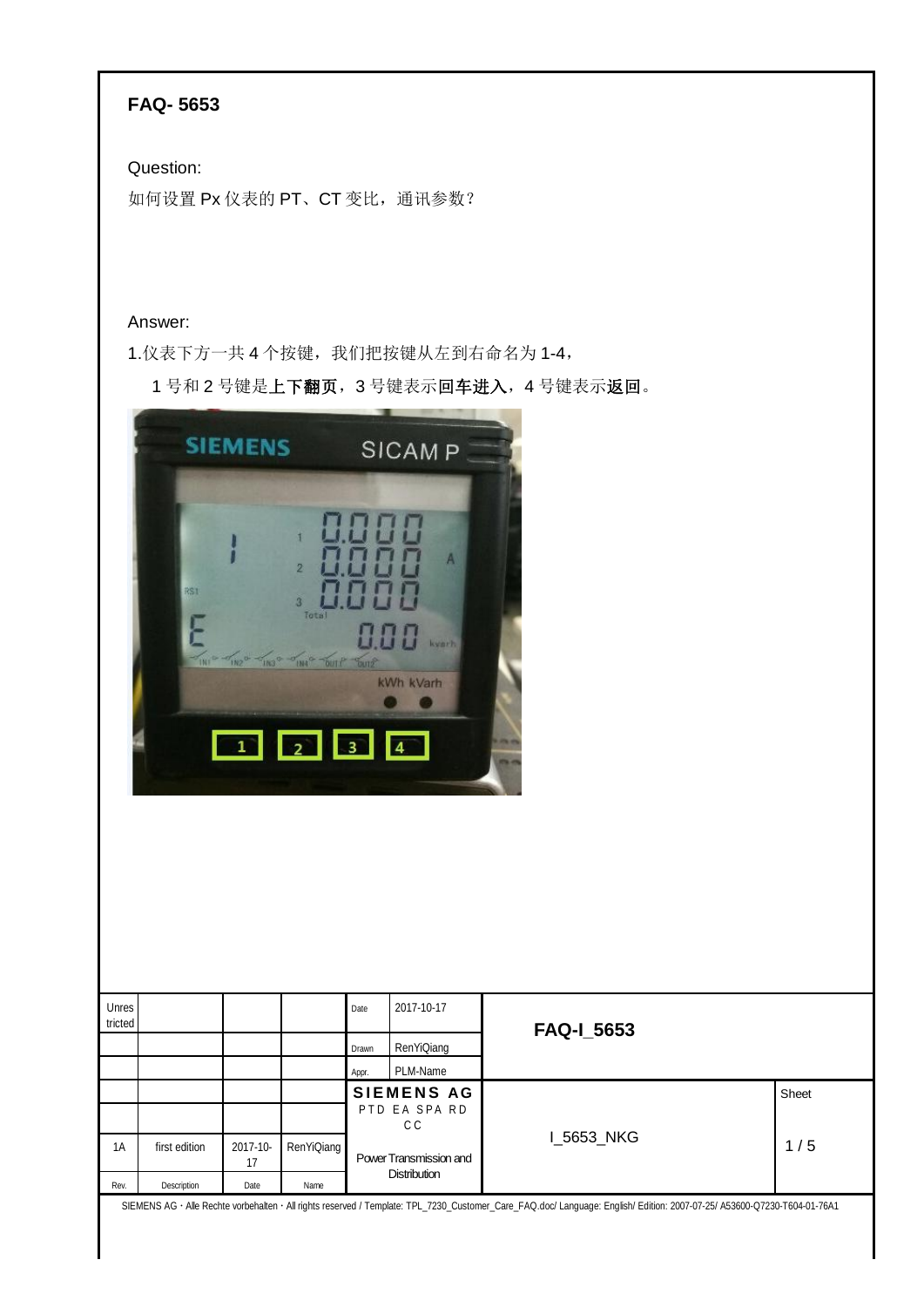2. 同时按 3 和 4 号键,弹出如下画面,这是提示输入密码,这时**直接按 3 号键**。



3.此时进入了设置画面, Conn 表示这是通讯设置, 按 3 号键进入内部, 设置地址, 波特率, 校验 位。



| Unres<br>tricted |               |                |            | Date                   | 2017-10-17           | <b>FAQ-1_5653</b> |       |  |
|------------------|---------------|----------------|------------|------------------------|----------------------|-------------------|-------|--|
|                  |               |                |            | Drawn                  | RenYiQiang           |                   |       |  |
|                  |               |                |            | Appr.                  | PLM-Name             |                   |       |  |
|                  |               |                |            |                        | <b>SIEMENS AG</b>    |                   | Sheet |  |
|                  |               |                |            |                        | PTD EA SPA RD<br>C C |                   |       |  |
| 1A               | first edition | 2017-10-<br>17 | RenYiQiang | Power Transmission and |                      | I_5653_NKG        | 2/5   |  |
| Rev.             | Description   | Date           | Name       | <b>Distribution</b>    |                      |                   |       |  |

SIEMENS AG Alle Rechte vorbehalten All rights reserved / Template: TPL\_7230\_Customer\_Care\_FAQ.doc/ Language: English/ Edition: 2007-07-25/ A53600-Q7230-T604-01-76A1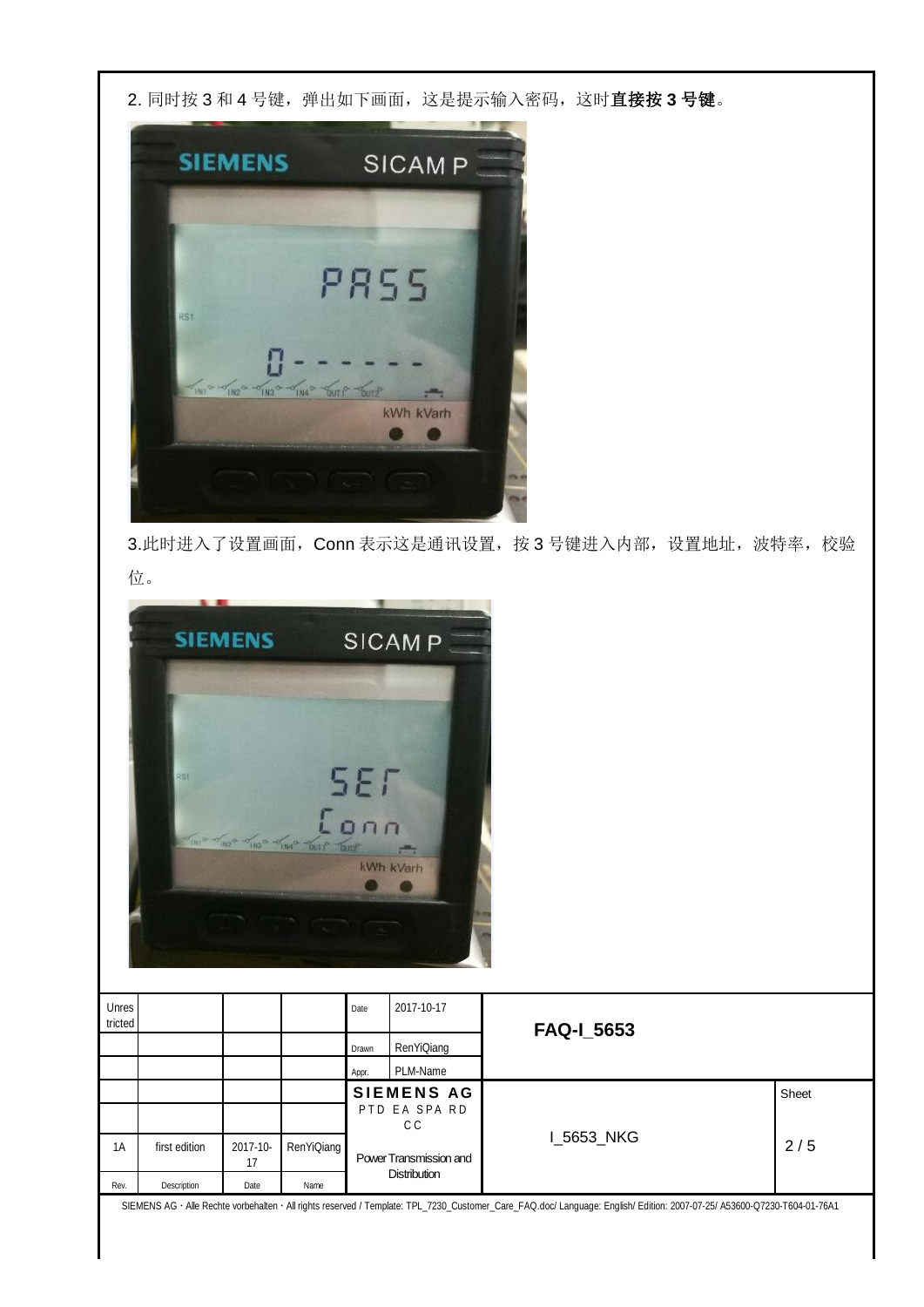4. 如果在上面画面按 2 号键, 能找到 PT 和 CT 设置界面, 再按 3 号键, 就进入子菜单, 需要注 意的是 PT 变比有两部分: PT-A 和 PT-B,

PT-A 表示变比整数部分, PT-B 表示小数部分, 比方说 PT 变比是 100.10, 则 PT-A 输入 100, PT-B 输入 10, 所以一般只需要输入整数部分。 CT 变比方法是一样的。

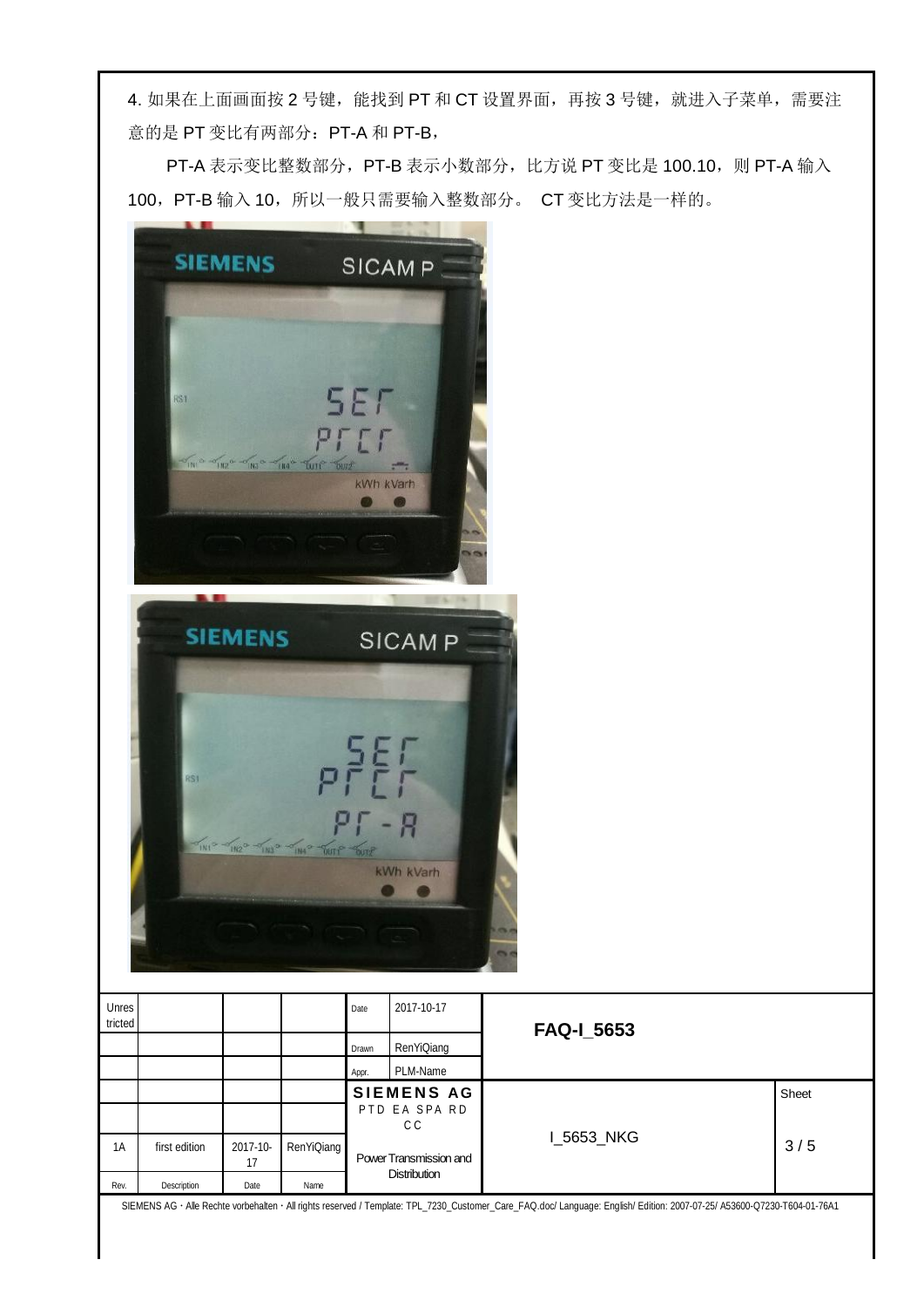5.设置完成后,按 4 号返回键退出时,会提示是否确认,这时直接按 3 号回车键确认。 设置结束。



| Unres<br>tricted |               |                |            | Date                | 2017-10-17             | <b>FAQ-I_5653</b> |       |  |
|------------------|---------------|----------------|------------|---------------------|------------------------|-------------------|-------|--|
|                  |               |                |            | Drawn               | RenYiQiang             |                   |       |  |
|                  |               |                |            | Appr.               | PLM-Name               |                   |       |  |
|                  |               |                |            | <b>SIEMENS AG</b>   |                        |                   | Sheet |  |
|                  |               |                |            |                     | PTD EA SPA RD<br>C C   |                   |       |  |
| 1A               | first edition | 2017-10-<br>17 | RenYiQiang |                     | Power Transmission and | I_5653_NKG        | 4/5   |  |
| Rev.             | Description   | Date           | Name       | <b>Distribution</b> |                        |                   |       |  |

SIEMENS AG Alle Rechte vorbehalten All rights reserved / Template: TPL\_7230\_Customer\_Care\_FAQ.doc/ Language: English/ Edition: 2007-07-25/ A53600-Q7230-T604-01-76A1